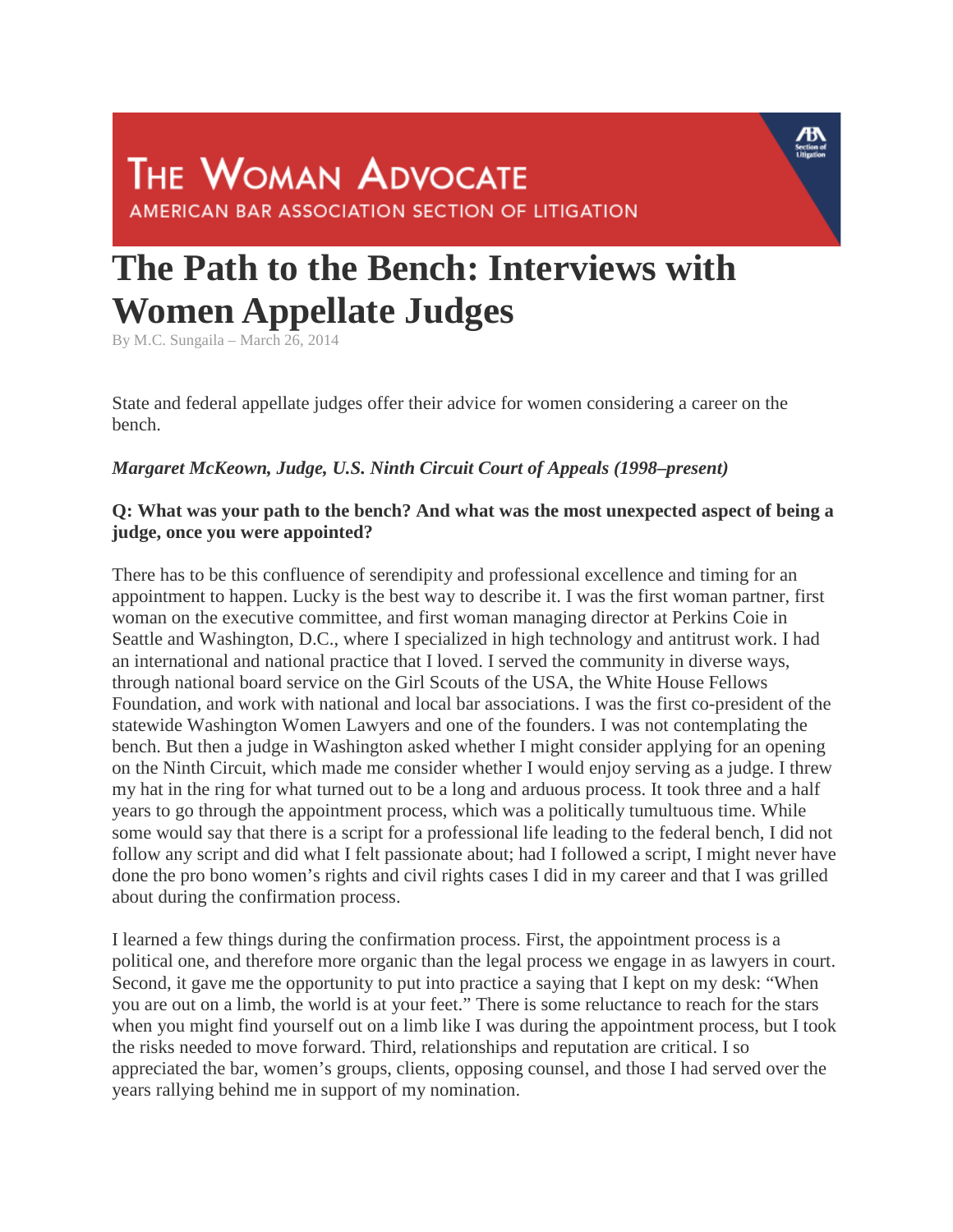One of the exciting things about being a judge is that I no longer have to do timesheets. I can spend as much time as is necessary on a case; the time spent on a case is not related to the dollar value or stakes of the case. There is a luxury in being able to focus on the development of the law, no matter what package it comes in.

#### **Q: What advice would you give to a woman lawyer interested in joining the appellate bench?**

Be an outstanding lawyer with a good reputation. Being involved in the community is important for a rich and balanced legal life, but it also is valued in the appointment process. It is important to have writing experience as well. Consider pro bono work not only for its element of service, but as a way of developing your career and gaining experience. My first appellate arguments in the U.S. Supreme Court and Washington Supreme Court were pro bono cases.

Finally, be aware that the judicial appointment process is a political process and is required by the Constitution—appointment by the president with the "advice and consent" of the Senate. "Politics is a contact sport," as one senator told me.

# *Jacqueline Nguyen, Judge, U.S. Ninth Circuit Court of Appeals (2012–present)*

#### **Q: What was your path to the bench? And what was the most unexpected aspect of being a judge, once you were appointed?**

I was appointed by Governor Gray Davis to the Los Angeles Superior Court and by President Obama to the district court and then the U.S. Court of Appeals for the Ninth Circuit. In securing the state court appointment, I think it really helped that I had some trial experience. I had been active in various bar associations ever since I was a law student, and I think that also helped because it made me more of a known quantity.

When I first took the bench, I was assigned to handle a calendar of criminal cases. It was an enormous docket. I tried in each case to make sure that the litigants not only in fact received, but also felt that they had received, a full and fair opportunity to be heard. At the same time, with severe cuts in resources and growing caseloads, it was very important to move cases along efficiently because otherwise, it would cut into the time I had available to try cases. The balancing act was definitely one of the most difficult challenges.

#### **Q: What advice would you give to a woman lawyer interested in joining the appellate bench?**

My advice would be to look for opportunities to hone your writing skills as much as possible. If you can actually get into an appellate practice, that's fine, but it's not necessary. Second, don't just isolate yourself in the office; get involved in community and bar activities. Develop great mentors who can help guide your career and provide the support that you will need when the time comes to apply for the appointment.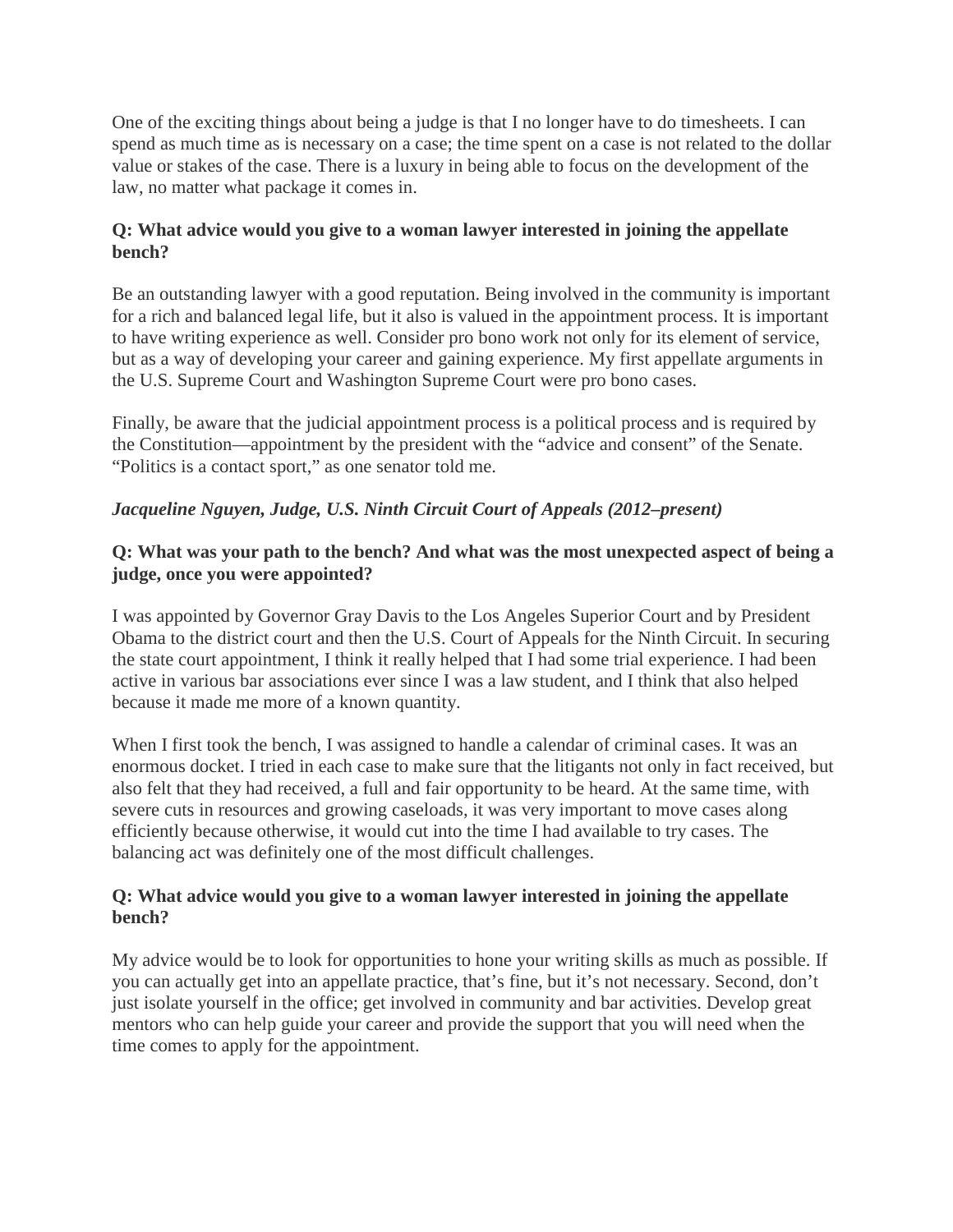# *Tani Cantil-Sakauye, Chief Justice, California Supreme Court (2011–present)*

#### **Q: What was your path to the bench? And what was the most unexpected aspect of being a judge, once you were appointed?**

My path was pretty simple: Rely on good fortune and have the resilience to interpret a "no" as "find another way." After law school and the bar exam, my only plan was to get a job. With no leads and no connections, I applied everywhere.

So when a temporary opening at the district attorney's office was offered to me, I jumped at the chance. Little did I know that as a prosecutor, I would be fulfilling a lifelong dream: engaging in merit-based arguments against another and getting to have the last word. It was a dream come true for a well-mannered, Filipina youngest child with two big dominant brothers. Those early years as a deputy district attorney and in organizations with lawyer-mentors made me believe that anything was possible. I ignored advice that I couldn't get a job in the Governor's Office because I didn't have government law experience. I didn't calculate my odds. When I did get the job, I immersed myself in the work of the executive and legislative branches. In the Governor's Office I worked for and with the wisest and most insightful leaders at the highest level of influence—all of them guided by a public service ethos.

Governor George Deukmejian appointed me to the municipal court when I was 30. Seven years later, Governor Pete Wilson elevated me to the superior court, and seven years later Governor Arnold Schwarzenegger appointed me to the Court of Appeal. Six years later, that same governor nominated me as Chief Justice, and the public elected me to the position in November 2010. I accepted each appointment thinking it would be my last.

Probably the most unexpected aspect of being a judge is the public's perception of our authority. Laypeople and even some attorneys project a sense of absolute authority onto a judge. In fact, as you and your readers well know, judges are strongly guided and constrained by the U.S. and state constitutions, by statutes, case law, and by the canons of ethics. This lack of authority has also caused me some heartbreak. That's because the application of law and precedent in a particular case may, in fact, not seem like it is in the best interest of that particular litigant. But as a judge, we take an oath to follow the constitution and the law.

#### **Q: What advice would you give to a woman lawyer interested in joining the appellate bench?**

Ignore the stereotypes of the "perceived" common career trajectory; follow your joy and passion; work hard; keep a good attitude; and serve the public. When I was a trial judge, I became a wife and a mother of two girls. I put the legal community on hold and went deep undercover into nursery school, Brownies, and gymnastics. I let everyone know that I was putting family first and they should, too. Although I knew my resume would no longer look like a male judge's resume, I look back on those years with great joy.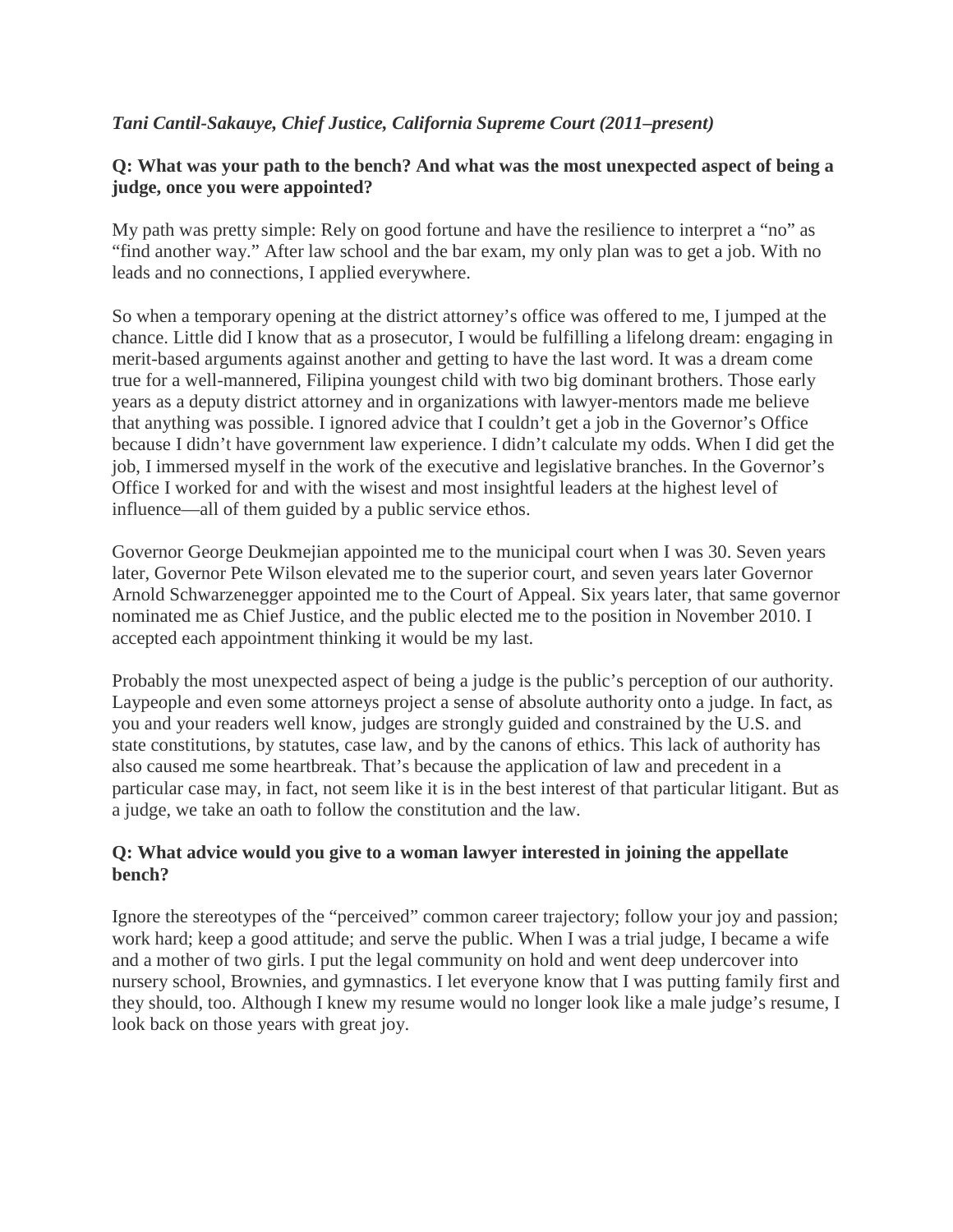#### *Jenny Rivera, Associate Judge of the New York Court of Appeals (2013–present)*

#### **Q: What was your path to the bench? And what was the most unexpected aspect of being a judge, once you were appointed?**

Throughout my career, I followed my interests and passion. I wanted to help people and do work that was beneficial to society and professionally satisfying. I practiced for a while in the areas of poverty and civil rights. My goal was to eventually teach, which I did, becoming a tenured faculty member at the City University of New York School of Law. Being a law professor prepared me well for the job of appellate judging. I thought deeply about legal issues, researched, and wrote. Early in my career, I also had two clerkships, on the district court with then-Judge Sonia Sotomayor and on the Second Circuit. In my career, I followed what I loved and what was meaningful to me. I did not have a long-term plan to become a judge; my interest in becoming a judge evolved from teaching and my experiences clerking.

One of the things I most enjoy about being an appellate judge is that it is intellectually challenging. Each case brings a new subject area. The most unexpected aspect of judging is how monastic it is. Academia is different. The life of an academic involves critiquing ideas and case law; as a judge, you cannot discuss your cases with others outside the court.

Once you don the robe, you also become part of a larger tradition, and you feel the weight of how important it is to maintain the integrity of the judiciary by your conduct and example.

#### **Q: What advice would you give to a woman lawyer interested in joining the appellate bench?**

First, become the best lawyer you can be; it takes time to really know what you are doing as a lawyer and to gain judgment. Second, it is important to be involved with bar associations. Bar positions develop leadership ability and allow others to work with you and get to know you, and they provide an opportunity for others to see that you can be neutral, thoughtful, and not dogmatic in terms of being plaintiff- or defense-focused. Show that you have the character, temperament, and ability to sit on the bench. Third, it is important to write in law journals or legal newspapers, to demonstrate that you can think deeply about issues, offer proposed solutions, and therefore show that you are likely to be able to do the work required of an appellate judge. Finally, it is also helpful to expose yourself to a range of subject matter areas in the law because an appellate judge must decide cases in a range of legal areas.

Once you actually apply to become a judge and seek appointment or election, it is important to have mentors and sponsors who will support you, and for you to seek counsel from people with many different perspectives and then make your own decision about how to proceed.

Bar associations can also be extraordinarily helpful in helping you navigate the judicial selection process. Some hold panels on appointments, where you can get information and meet decision makers and others who may become mentors. Diverse bar associations can also be extraordinarily helpful in filling the knowledge gap. They can also become involved in the process of vetting and nudging a candidate along in the appointment process.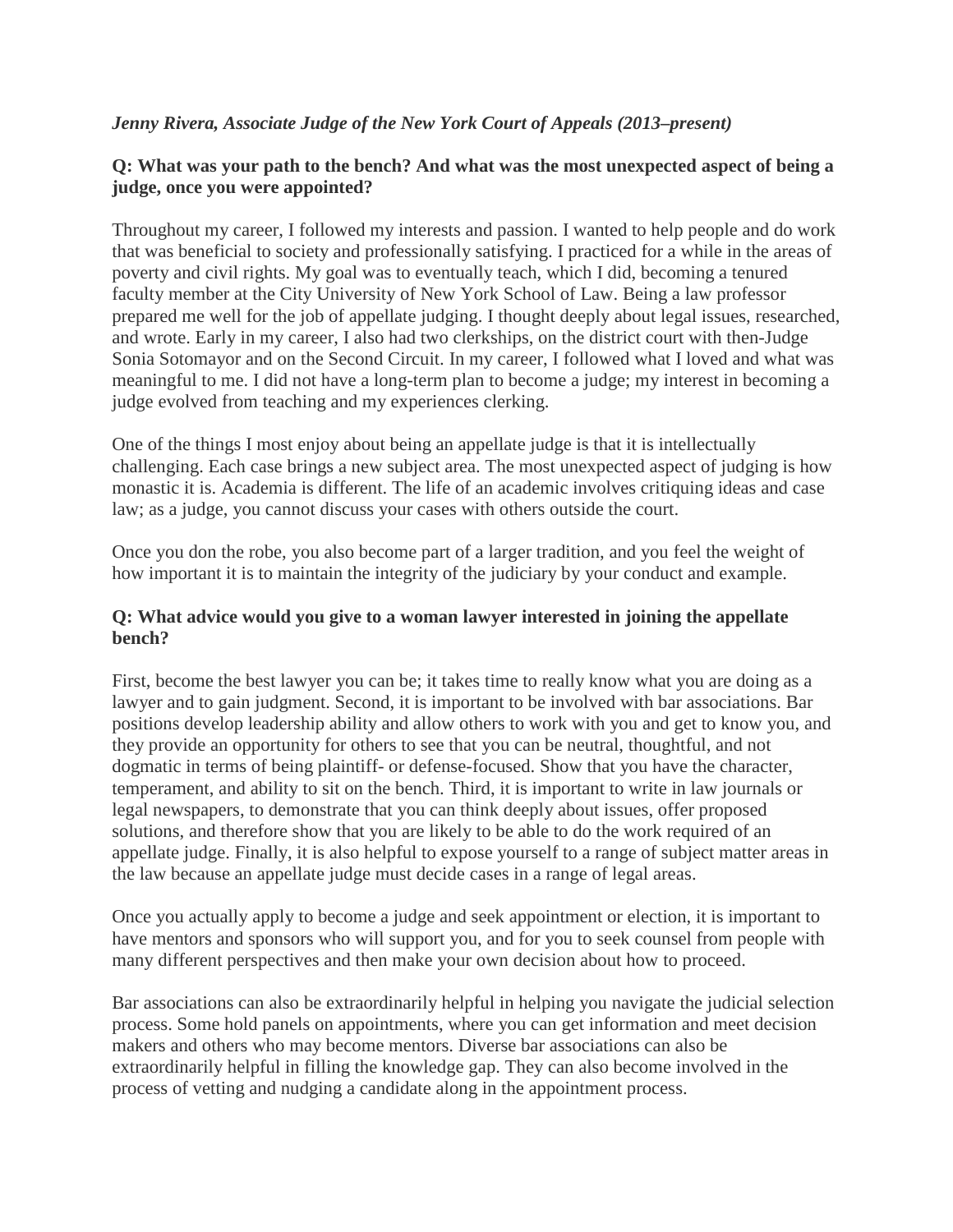# *Fernande R.V. Duffly, Associate Justice, Massachusetts Supreme Judicial Court (2011– present)*

# **Q: What was your path to the bench? And what was the most unexpected aspect of being a judge, once you were appointed?**

A path suggests intentionality, but I had no real plan to be a judge when I entered the practice of law. Two things happened to encourage me to consider applying for a judgeship: A friend told me over lunch that she was going to apply to the Probate and Family Law Court (the areas in which we practiced) and I spontaneously said, "Me, too!" Her saying that she wanted to become a judge gave me permission to consider that as a possibility. Second, I gained a mentor who told me he thought that I would make a good judge. He was a former judge on the trial bench and loved being a judge. I had the opportunity to work with him when he returned to my firm after retirement from the bench. He gave me many opportunities within the firm, as well as outside the firm, that raised my visibility in the legal community, and he was a source of encouragement as well as guidance.

Once I became a judge on the trial court, I was surprised at the sudden lack of regular collegial contact. As a law partner, I had regular meetings with my partners to discuss cases; but such meetings did not take place often with trial court bench colleagues because all of us were handling our own calendars. On the intermediate appellate bench, on the other hand, the justices met for lunch every day. On the Supreme Judicial Court, we do not have time to meet for lunch every day; there is less flexibility when you have to do everything as a group of seven. We are a collegial group, but our connections are forged largely through participation in conferences and committee meetings.

I really enjoy the variety and challenge of new legal issues that confront someone who is serving on the appellate bench, and the opportunity to decide issues of first impression that have such a broad impact on the lives of the people of the commonwealth.

#### **Q: What advice would you give to a woman lawyer interested in joining the appellate bench?**

Do only the kind of work you want to do and are passionate about, because then it will be easier to work as hard as you can to become good at it. I think people can tell whether you are being authentic, and they will respond to that. Be active in bar associations. Opportunities they provide for speaking and leadership can increase your skills as well as your visibility. Be active in other committee work; serve on boards of legal services organizations, or hospitals, or other educational, civic, or charitable groups. It is important that people know who you are and what you can do, and that they be interested in sponsoring and promoting you to be successful in the appointment process. Remember that temperament is an important part of judging. If you are interested in the appellate bench specifically, it can help to be on the trial bench first, although a number of excellent appellate justices come directly from appellate practice.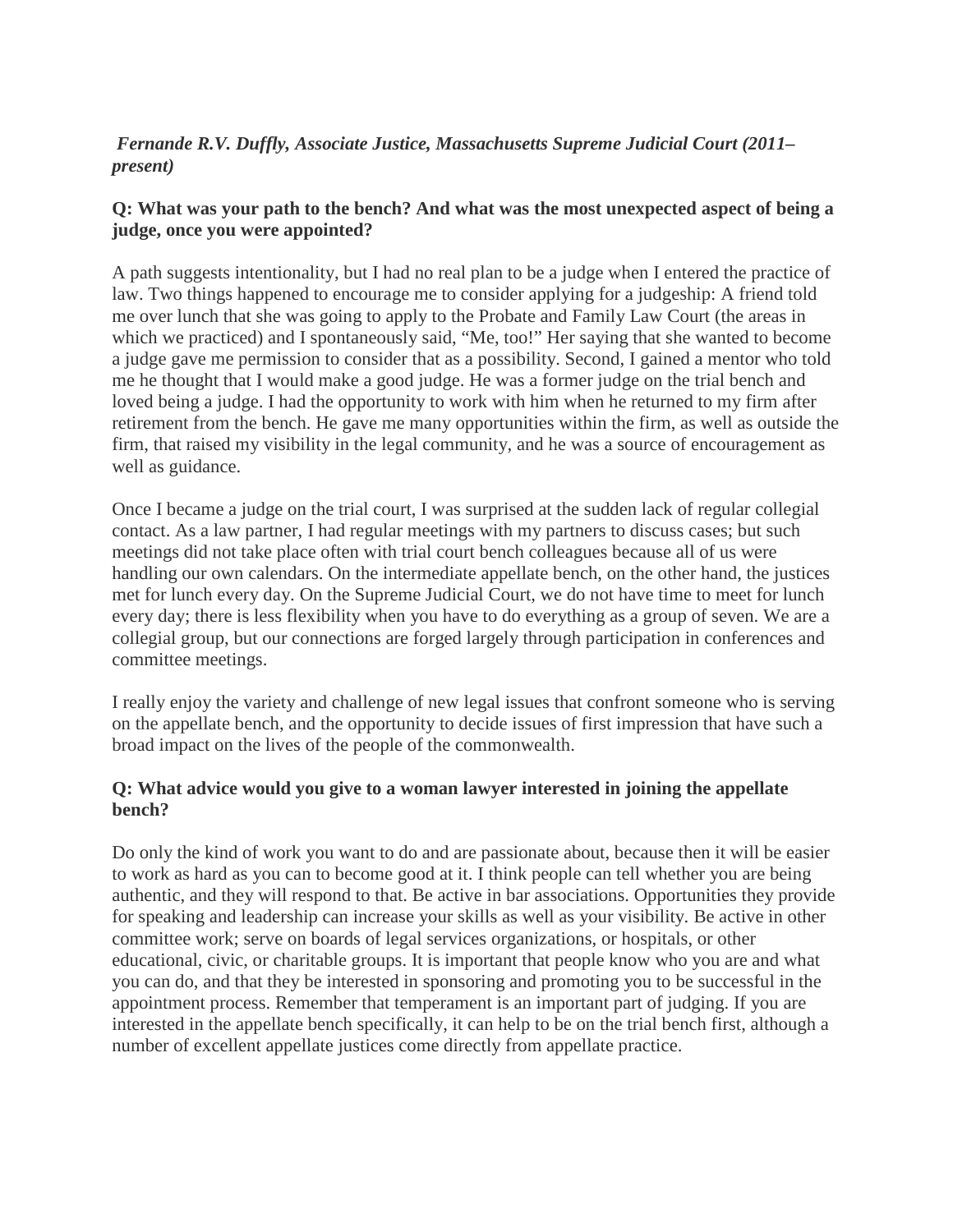Several women I know decided not to reapply if they were not appointed after an initial attempt to become a judge. It is really important to remember that timing is vital. Even if you are well qualified, other candidates may have something that is viewed as important at the time, such as a particular expertise or being from a certain geographical area. So I would advise a woman lawyer who is considering applying to be on an appellate bench: Try and try again, and do not take it personally if you are not appointed the first time. I also tell them that I applied for a position on the Supreme Judicial Court six times before I was appointed!

#### *Judith McConnell, Administrative Presiding Justice, California Court of Appeal, Fourth Appellate District (2003–present)*

#### **Q: What was your path to the bench and what was the most unexpected aspect of being a judge?**

When I went looking for a job after graduation from Boalt Hall, I had a hard time getting a job because so many firms were not hiring women. However, I was hired by the Division of Highways (now Caltrans) Legal Division and immediately began trying superior court jury trials. I loved being in court and decided I could be a judge as well as those before whom I appeared. I was told—indirectly—that Governor Brown would look on my application favorably if I left state employment and went into private practice. I did that and was fortunate to connect with two other women lawyers, both of them good friends, with whom I formed an association. After I was in private practice for a year and a half, I was appointed to the bench. I think the fact that I had been very active in the women's movement—having cofounded the Lawyers Club of San Diego, our feminist bar, and serving as its first president—was a big boost to my chances, but I was also very active in the county bar and served as a delegate to the Conference of Delegates.

Once I became a judge, the most unexpected aspect was learning how much I needed to learn to be a good judge. Judges are generalists and need to learn every day to keep up and do a good job. Another critical lesson I learned is how important it is that you, the judge, be decisive. Some judges have a great deal of trouble making decisions, and they are really no help to the litigants or the public they serve.

#### **Q: What advice would you give to a woman lawyer interested in joining the appellate bench?**

This answer depends on who the governor is. Our current governor does not require trial court service by all his candidates before he appoints them to the appellate court, but most governors do look very favorably on long-term experience on the superior court. I think being known as smart, ethical, and hardworking is very important. I would advise someone who is interested to be active in the legal community and show that you care about the justice system and how the public is served by the courts.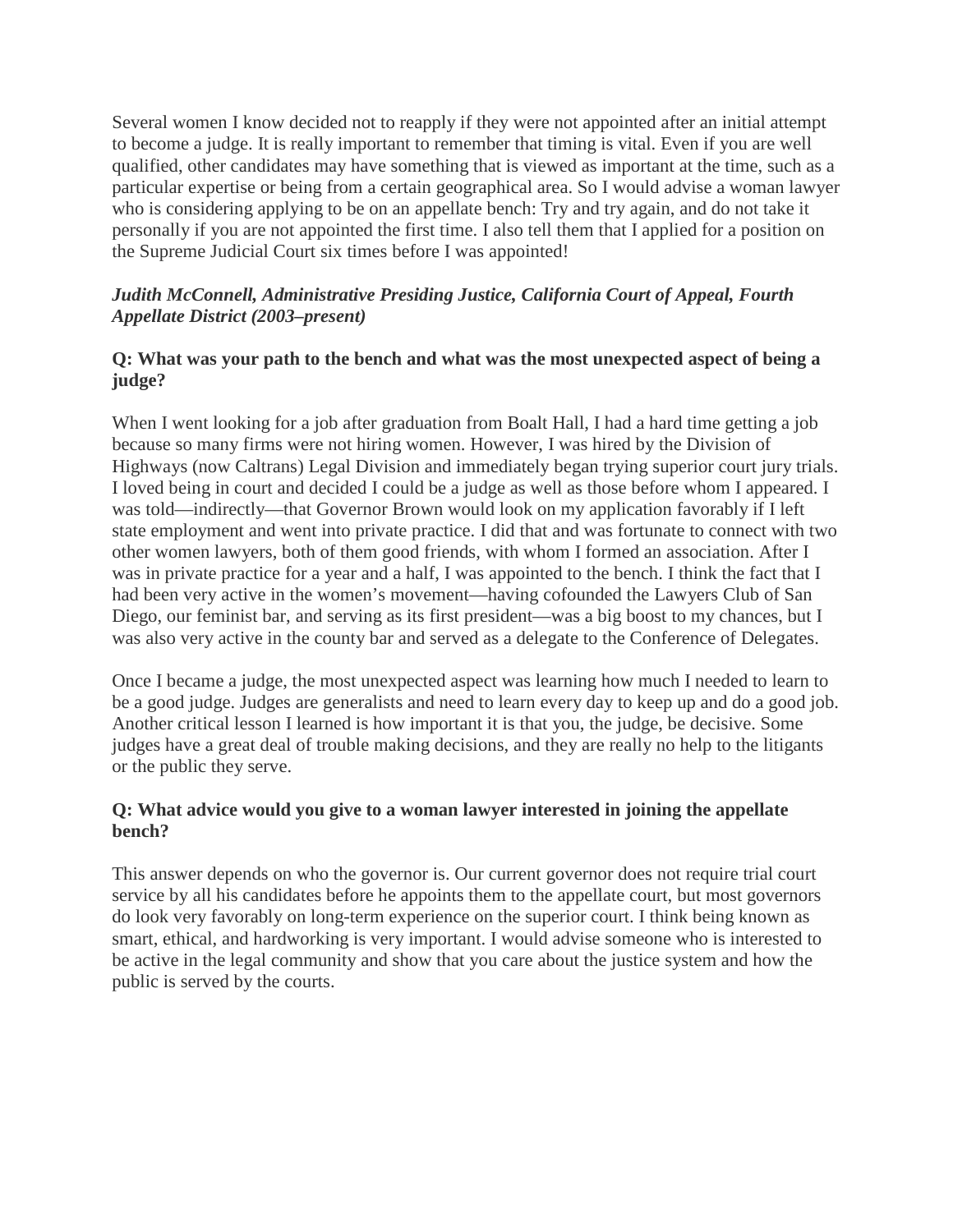#### *Kathleen O'Leary, Presiding Justice, California Court of Appeal, Fourth Appellate District, Division Three (2012–present, Presiding Justice; 2000–2012, Associate Justice)*

#### **Q: What was your path to the bench? And what was the most unexpected aspect of being a judge, once you were appointed?**

My path to the bench was in some ways very traditional. I was a public defender and then in private practice for a short while. I was fortunate to be a woman trying cases in Orange County when there were not that many women lawyers doing so in the county, and the governor was interested in appointing younger and more diverse lawyers to the bench. The timing was important and helpful.

There are more paths to the bench than 30 years ago. If you were a law professor or an appellate lawyer, or in legal services, it was very unusual for you to become a judge; you had to have trial experience. Now, it is more likely to become a judge with a more varied professional background.

When I first joined the bench as a trial judge, I learned how important it was to manage my team. I was in charge of orchestrating the whole process in the courtroom and making sure everyone was in sync on my staff. The judge conducts the whole orchestra, something I did not recognize when I was practicing law. Judges have to manage busy calendars while affording each litigant respect and care.

In the trial courts, there are a lot of conferences and committees and opportunities to share knowledge about court procedures. When I joined the appellate bench, I was surprised to find that appellate courts do not have similar procedures in place; they have a more silo mentality in terms of administrative matters. Each district operates autonomously, and there is little established structure for sharing procedures and collaborating on court operations and procedures and practices.

#### **Q: What advice would you give to a woman lawyer interested in joining the appellate bench?**

The traditional and most common route to the appellate bench is being a trial judge first. To be appointed to the court of appeal, you need to demonstrate your experiences in recognizing error and assessing whether that error was prejudicial. Experience with lots of trials—whether you are trying them or reading appellate records of them—will provide that. Also, it is helpful to have certain leadership ability. Unlike on the trial court, you need to be able to collaborate with your colleagues to reach a decision. You need to be open to accepting constructive criticism but still be able to stand up for yourself and your position when necessary in discussing cases and draft opinions. It is important to understand that your colleagues may have different points of view, and that is all right.

**Keywords:** woman advocate, litigation, appeals, appellate judges, justices, judicial appointment, leadership